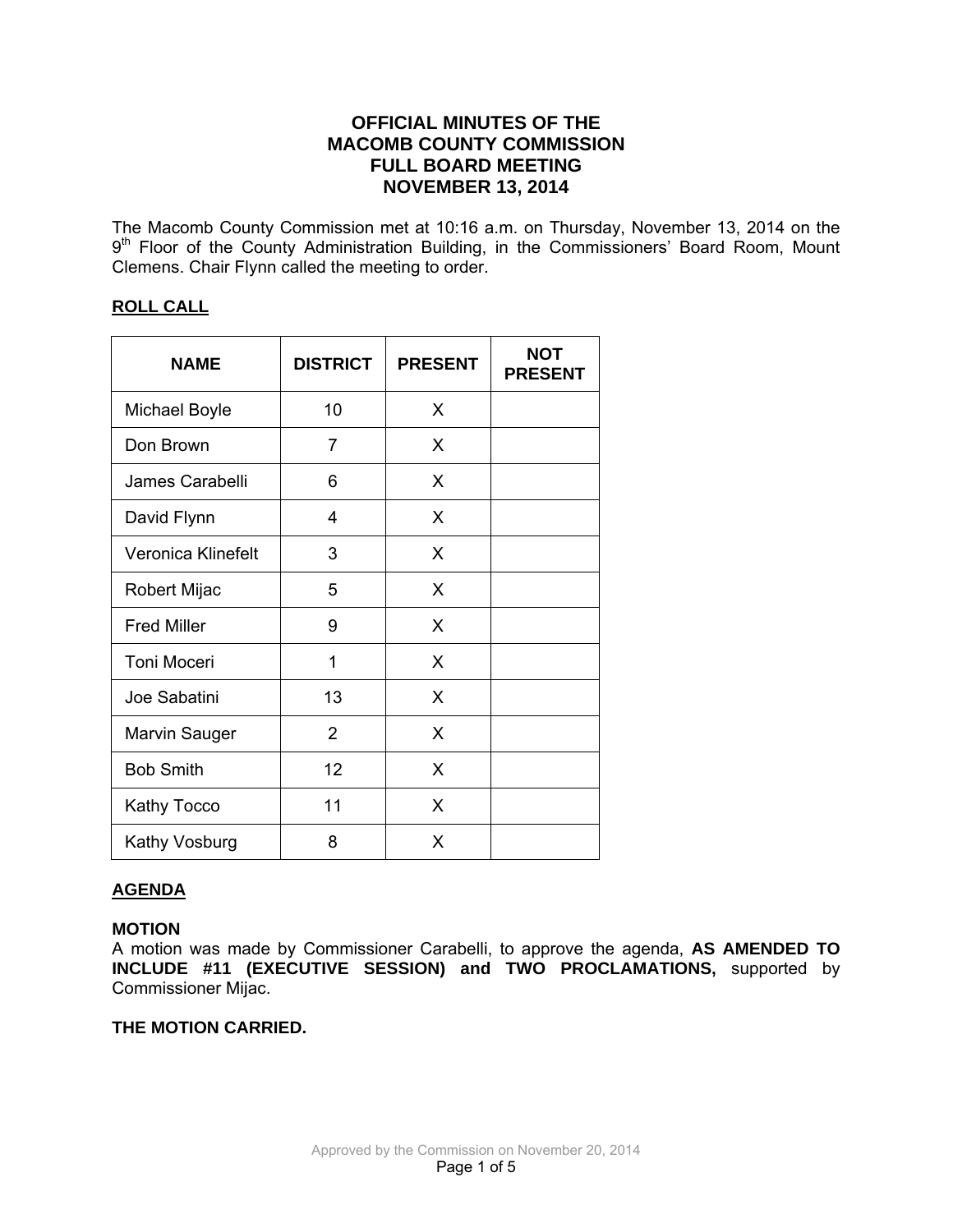## **PUBLIC PARTICIPATION**

None

#### **APPOINTMENTS**

#### **a) Board Appointment – COMMUNITY MENTAL HEALTH BOARD**

 1 vacancy; unexpired term ending 03-31-17 7 applications for appointment: Ken DeBeaussaert

 Ronald Kolito, PhD Mark Koroi Deanna Murray James Timpa Sally Vaughn Patricia Widman

A roll call vote was taken:

Voting for DeBeaussaert were Commissioners: Boyle, Brown, Klinefelt, Mijac, Miller, Moceri, Sauger, Smith, Tocco and Flynn. DeBeaussaert received 10 votes.

Kolito received 0 votes.

Koroi received 0 votes.

Voting for Murray was Commissioner: Carabelli. Murray received 1 vote.

Voting for Timpa was Commissioner: Vosburg. Timpa received 1 vote.

Vaughn received 0 votes.

Voting for Widman was Commissioner: Sabatini. Widman received 1 vote.

**R14-235** Ken DeBeaussaert was appointed to the Community Mental Health Board beginning upon appointment through March 31, 2017.

## **THE MOTION CARRIED.**

# **b) Executive Appointment – GREAT LAKES WATER AUTHORITY**

1 appointment; 1 year term 1 application for appointment: Brian S. Baker

## **MOTION**

**R14-236** A motion was made by Commissioner Brown, to concur in the recommendation of the County Executive and approve the appointment of Brian S. Baker to the Great Lakes Water Authority per Act 233, Article 7 of the GLWA Articles of Incorporation, supported by Commissioner Carabelli.

A roll call vote was taken:

Voting Yes was Commissioners: Brown, Carabelli, Klinefelt, Mijac, Miller, Moceri, Sabatini, Sauger, Smith, Vosburg, Boyle, Tocco and Flynn. There were 13 Yes votes. There were 0 No votes.

**THE MOTION CARRIED.**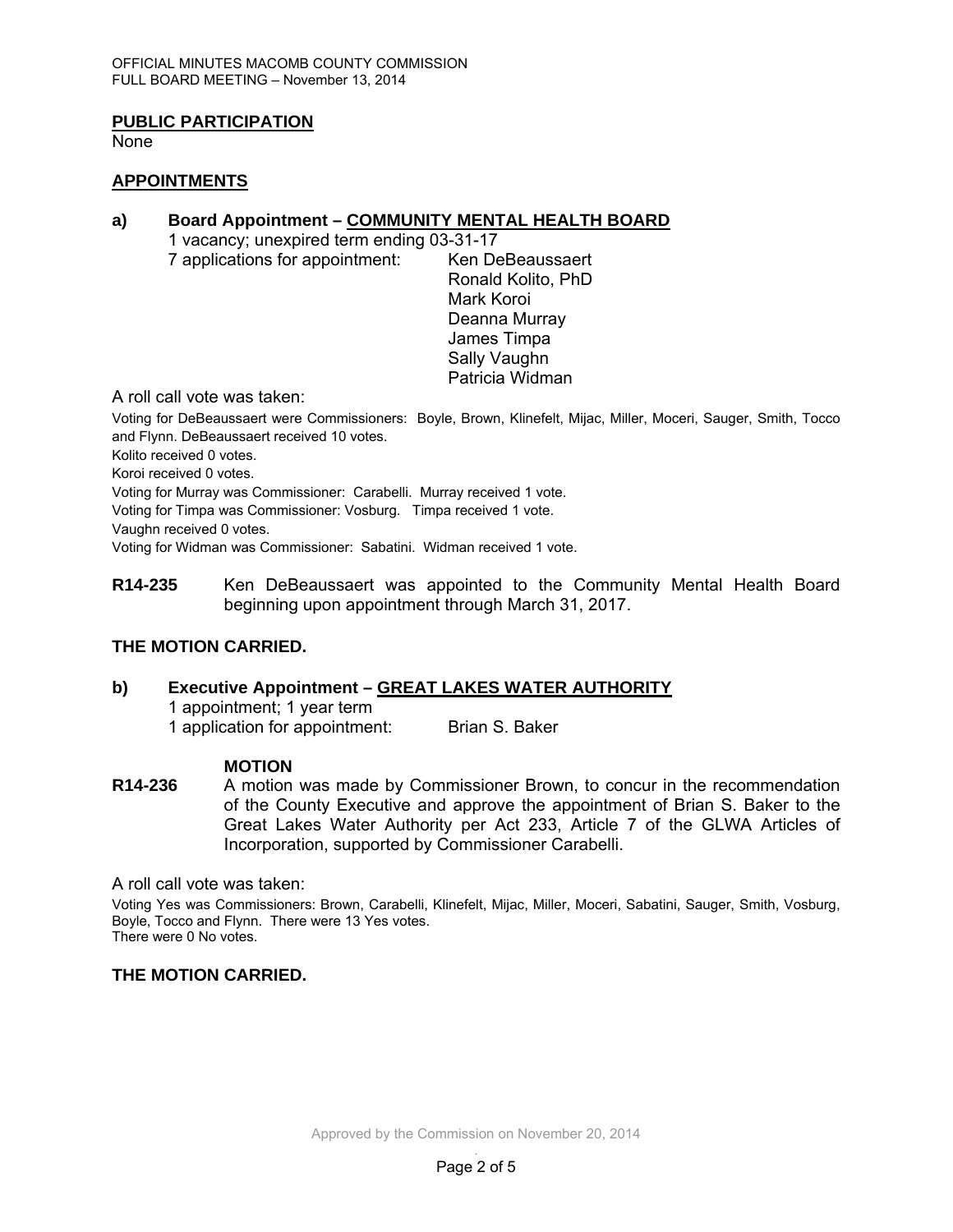## **DISCUSSION ON DIA SENIOR EXECUTIVE COMPENSATION-GENE GARGARO, CHAIRMAN OF THE BOARD, DIA**

Gene Gargaro gave the report.

#### **MOTION**

**R14-237** A motion was made by Commissioner Tocco to receive and file the report, supported by Commissioner Vosburg. **THE MOTION CARRIED.** 

#### **CORRESPONDENCE FROM EXECUTIVE**

None

**JUSTICE AND PUBLIC SAFETY COMMITTEE MEETING – November 10, 2014** No report.

#### **GOVERNMENT OPERATIONS COMMITTEE MEETING – November 10, 2014** No report.

## **ECONOMIC DEVELOPMENT COMMITTEE MEETING – November 12, 2014** No report.

#### **FINANCE COMMITTEE MEETING – November 13, 2014**

The reading of the recommendations from the Finance Committee was waived and a motion was made by Chair Miller, supported by Commissioner Smith, to adopt the committee recommendations.

- **R14-238** Approve a two year agreement between the Macomb County Executive Office and Governmental Consultant Services, Inc. for January 1, 2015 through December 31, 2016 in the amount of \$4,500 per month; further, a copy of this Board of Commissioners' action is directed to be delivered forthwith to the Office of the County Executive.
- **R14-239** Approve a \$10,000 budget amendment under Planning Grants Fund 361 for a Michigan Economic Development (MEDC) Collaborative Development Council (CDC) grant; further, this budget action addresses budgetary issues only. It does not constitute the Commission's approval of any County contract. If a contract requires Commission approval under the County's Contracting Policy or the County's Procurement Ordinance, such approval must be sought separately; further, a copy of this Board of Commissioners' action is directed to be delivered forthwith to the Office of the County Executive.
- **R14-240** Approve a \$20,888.45 budget amendment under Planning Grants Fund 361 for a Michigan Economic Development (MEDC) Pilot Grant Retention Visit Program; further, this budget action addresses budgetary issues only. It does not constitute the Commission's approval of any County contract. If a contract requires Commission approval under the County's Contracting Policy or the County's Procurement Ordinance, such approval must be sought separately; further, a copy of this Board of Commissioners' action is directed to be delivered forthwith to the Office of the County Executive.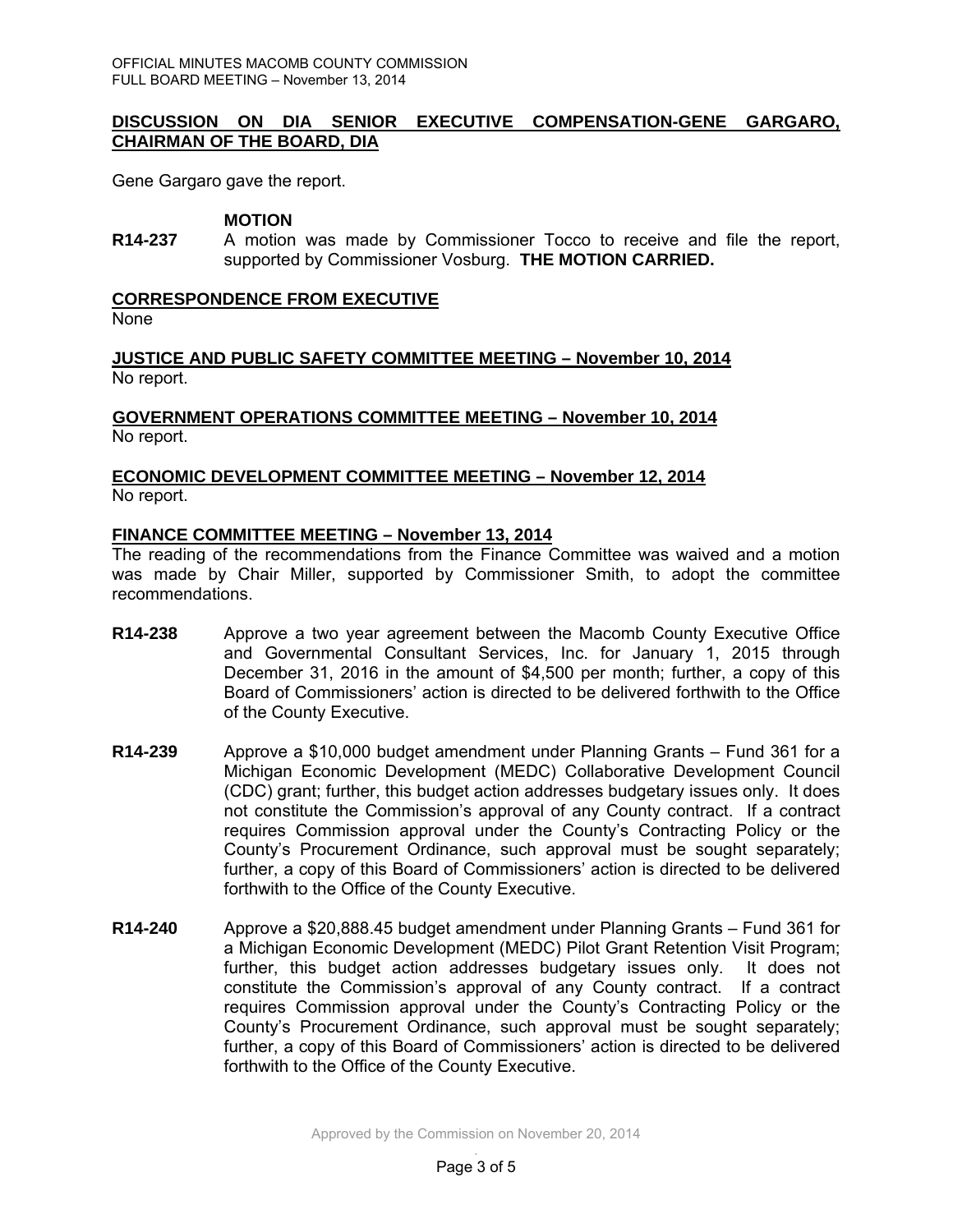- **R14-241** Authorize Jason Heywood to purchase 48 months of military service time in the Macomb County Employees Retirement System under State Law MCLA 46.12a (14); further, a copy of this Board of Commissioners' action is directed to be delivered forthwith to the Office of the County Executive.
- **R14-242** Adopt Ordinance amending Ordinance No. 2013-3 entitled "An Ordinance Requiring Additional Information in Quarterly Financial Reports" as amended by Ordinance 2014-2; further, a copy of this Board of Commissioners' action is directed to be delivered forthwith to the Office of the County Executive.
- **R14-243** Concur in the recommendation of Corporation Counsel concerning the case of Edwardo Moss vs. County of Macomb, et al; further, a copy of this Board of Commissioners' action is directed to be delivered forthwith to the Office of the County Executive.
- **R14-244** Concur in the recommendation of Corporation Counsel concerning the case of Leslie Roberts vs. County of Macomb, et al; further, a copy of this Board of Commissioners' action is directed to be delivered forthwith to the Office of the County Executive. (Sabatini abstaining)

## **THE MOTION CARRIED.**

## **PROCLAMATIONS**

#### **MOTION**

A motion was made by Commissioner Boyle to adopt the following Proclamations, supported by Commissioner Sauger:

- **R14-245** Commending Center Line Reserve Police Unit Captain Gary Watts 34 Years of Service (offered by Sauger, recommended by Government Operations Committee on 11/1014)
- **R14-246** Commending Andrew Chmura Eagle Scout (offered by Sauger, recommended by Government Operations Committee on 11/1014)

#### **THE MOTION CARRIED.**

#### **EXECUTIVE SESSION TO DISCUSS ATTORNEY/CLIENT PRIVELEGED CORRESPONDENCE FROM INDEPENDENT COUNSEL DATED NOVEMBER 12, 2014 RE: MARTHA T. BERRY**

#### **MOTION**

A motion was made by Commissioner Vosburg, to enter into Executive Session, supported by Commissioner Boyle.

A roll call vote was taken with ⅔ required.

Voting Yes were: Miller, Moceri, Sabatini, Sauger, Smith, Vosburg, Boyle, Brown, Carabelli, Klinefelt, Mijac, Tocco and Flynn. There were 13 Yes votes. There were 0 No votes.

#### **THE MOTION CARRIED.**

The Commission entered an executive session at 10:43 a.m. with it ending at 11:27 a.m.

Approved by the Commission on November 20, 2014